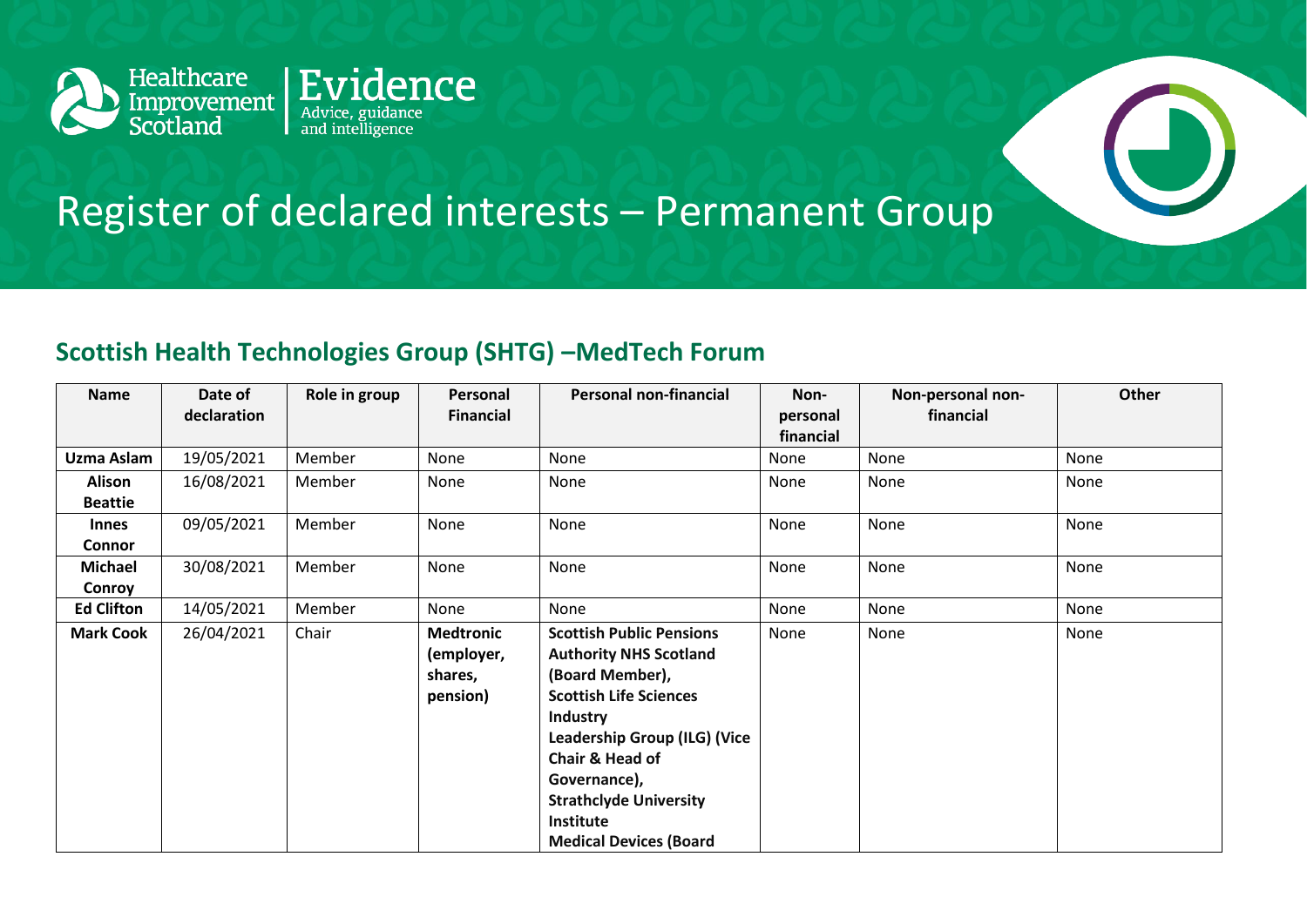| Name               | Date of<br>declaration | Role in group | Personal<br><b>Financial</b>                                                                                                                                                                                                                                                         | <b>Personal non-financial</b>                                                                                                                                                                                   | Non-<br>personal<br>financial | Non-personal non-<br>financial | Other |
|--------------------|------------------------|---------------|--------------------------------------------------------------------------------------------------------------------------------------------------------------------------------------------------------------------------------------------------------------------------------------|-----------------------------------------------------------------------------------------------------------------------------------------------------------------------------------------------------------------|-------------------------------|--------------------------------|-------|
|                    |                        |               |                                                                                                                                                                                                                                                                                      | Member),<br><b>Association of British</b><br><b>Healthcare</b><br><b>Industries (ABHI) Scotland</b><br>(Chair),<br><b>ABHI (Member, multiple</b><br>subgroups),<br><b>Test Bed Governance Group</b><br>(Member) |                               |                                |       |
| <b>Sara Davies</b> | 26/04/2021             | Member        | <b>Public health</b><br>consultant<br>employed by<br><b>NHS National</b><br><b>Services</b><br><b>Scotland</b><br>providing<br>advice on<br>medical<br>devices and<br>technologies<br>to the Scottish<br>Government<br><b>Health and</b><br><b>Social Care</b><br><b>Directorate</b> | None                                                                                                                                                                                                            | None                          |                                |       |
| Hilda<br>Emengo    | 20/05/2021             | Member        | None                                                                                                                                                                                                                                                                                 | None                                                                                                                                                                                                            | None                          | None                           | None  |
| <b>Avril Gold</b>  | 01/04/2021             | Member        | None                                                                                                                                                                                                                                                                                 | None                                                                                                                                                                                                            | None                          | None                           | None  |